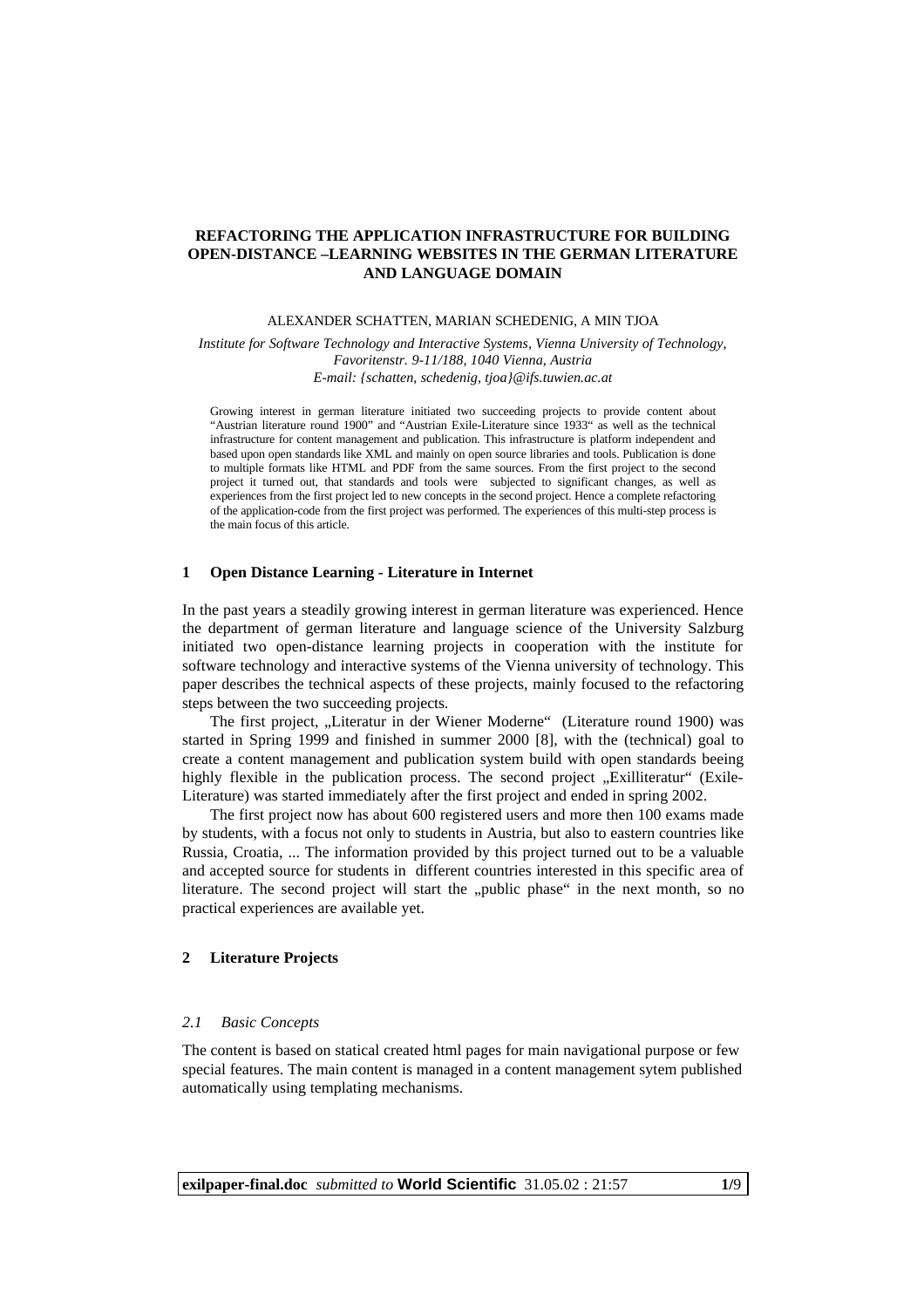The automatically generated information is structured mainly into lectures, articles and multimedia elements (images, original texts, video, urls, ...). Where lectures are bigger in size then articles and contain the "main information" to learn from. Articles are additional information; for example articles about authors, or specific "side-topics". From the first to the second project both categories have been extended. While "articles" meant information about authors in the first project, different types of articles (extensible) are available in the second project. Also different types of lectures are available in the second project. This data is provided twofold: for easier online reading in html "chunks" and for printing in portable document format (PDF).

Besides the automatically generated information there are additional (statical created) sections like special prepared topics in "museums" or a "walk" through famous literature coffe houses in Vienna.

Keywords are registered during the entering of the information, not by automatical indexing mechanisms. As a consequence, the keywords are of very high quality and provide a valuable additional access schema for users.

In the second project "interactive elements" as well as new multimedia types (video, audio) have been added. The interactive elements allow students-interaction with the system by answering different types of questions. A deeper understanding of the lectures is expected by the use of this new feature.

#### *2.2 Cooperation*

The project successful cooperation was a a demanding task by many reasons. Not only the communication between different "scientific cultures" namely information technology, german literature and language science and design needed time and professional engagement on all sides. Moreover the teams were dislocated: Literature and Language Scientists are located mainly at University of Salzburg, Graz, but also in Vienna, information technology and design is located in Vienna.

Good project management, and the efforts on all sides to communicate even difficult tasks in a way, that all project members are able to understand the consequences, as well as using all possible communication facilites leaded to successes in both projects.

#### *2.3 Focus of Projects*

The Open Distance Learning Project, Literature round 1900" was the initial project and build the foundation of cooperation and concepts as described above. The Online-Project "Österreichische Exil-Literatur seit 1933" (Austrian Exile-Literature since 1933) is dealing with emigration and exile in the 20th century. The projects aim to present qualified material anbout the topics to students and to the interested public in general. The educational material of this project is a foundation for approaching this topic in higher schools as well as in universities and education for adults.

Especially for the open-distance-learning, interactive elements are designed to provide the possibility of a deeper interaction for the students with the material. Working with these interactive pages are also a part of the evaluation process in examinations.

Part of the open-distance-learning project is also a cooperation with other universities for students to make exams about the exile-literature topic (e.g. universities in Innsbruck, Debrecen, Vechta, Leiden, St. Petersburg, Rijeka, VU Amsterdam).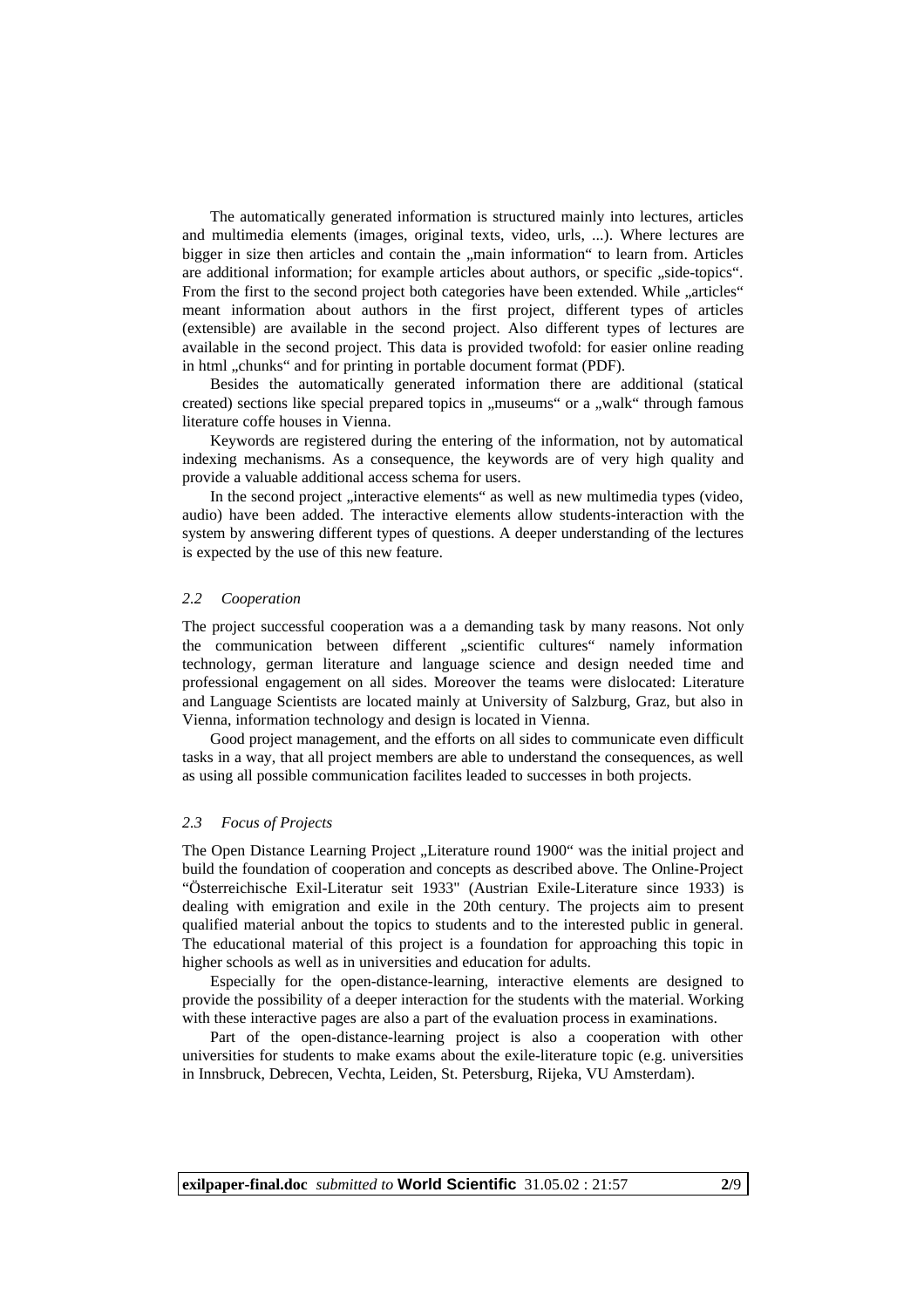# *2.4 References*

The literature projects can be found under: http://www.literaturepochen.at (which is the main site). It has to be notified, that the main part of the information is in german.



**Fig 1.** Conceptual Overview over the Content Management System

# **3 Used Technology and Experiences**

# *3.1 Relational Database Management System (RBDMS)*

Data is stored in RDBM systems. This turned out to be a useful approach to ensure the flexible access to the information and the integrity of the complex data structure. Moreover the modular approach allowed the easy move from a desktop database system in the first project to a RDBM server in the second project. We decided to use an open source database server (Interbase).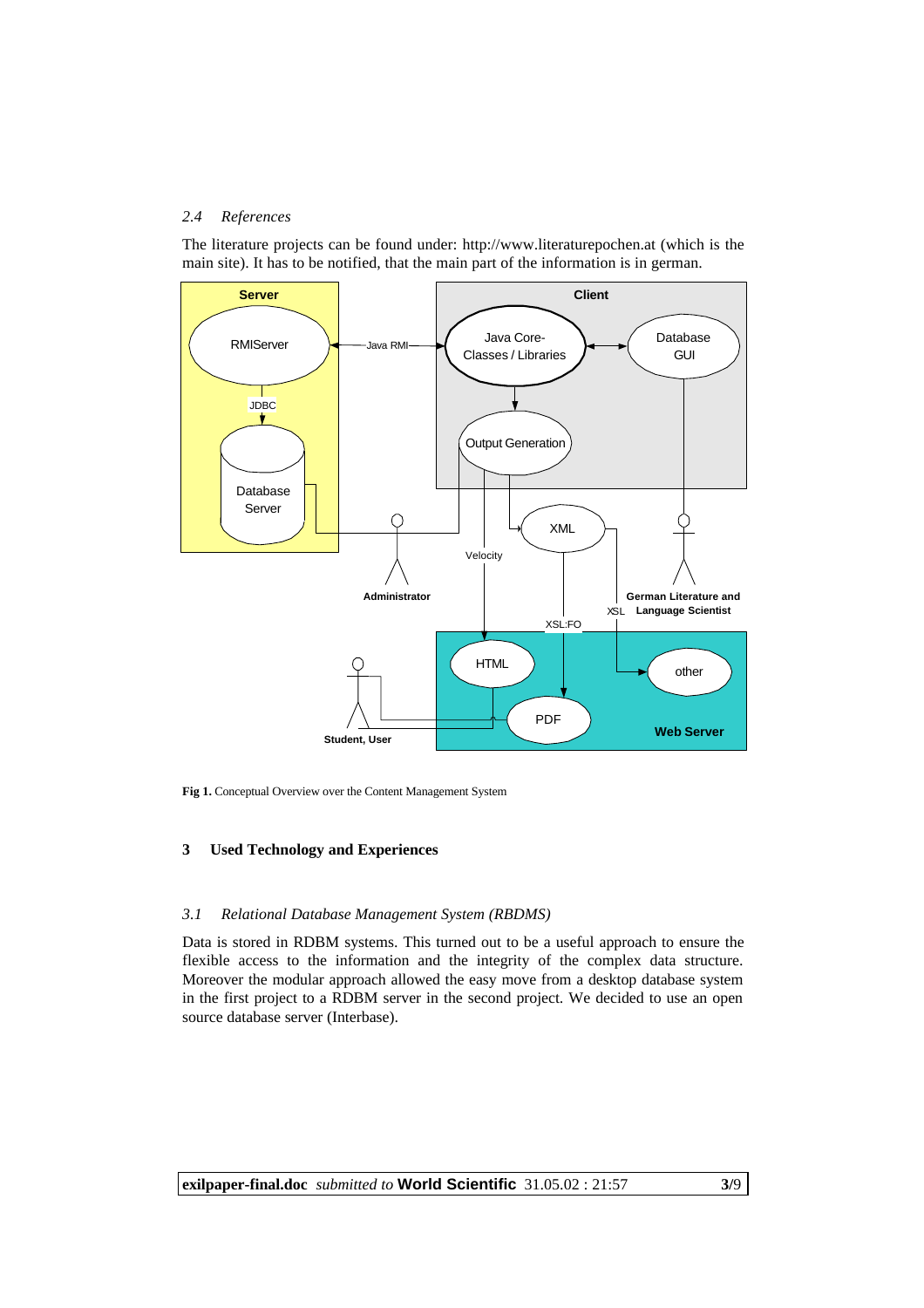# *3.2 Java*

Platform independent use of all parts of the application was a goal in both projects. The use of the Java programming language turned out to be a good decision by many reasons: First of all it was possible to run the applications and libraries on Windows clients as well as on Linux server systems. Additionally a huge pool of (mainly open source) tools and libraries are available (e.g. the Apache pool) which facilitated the implementation of several parts of the application. Finally Java allows good object oriented design and development of stable and very performant applications that run on different target platforms.

Connection between the different system parts (database, GUI-client server communication) was performed using standard Java protocols like Java Database Connectivity (JDBC) and Remote Method Invocation (RMI).

The data is published out of the database, partly using XML as mentioned later. These steps are performed using Apache java-xml parser, xslt and xsl:fo libraries and template engines [5].

## *3.3 Client / Server Architecture*

In the first project the user interface was part of the desktop database, which turned out to be fine for rapid-prototyping, but a hard to maintain implementation for productive use. Consequently also the user interface was rebuild in the Java language, which allowed the re-use of libraries needed for different parts of the project. Moreover also the user interface is platform independent running on Windows, Unix and MacOS systems.

#### *3.4 XML*

The use of XML [4] is an essential part since the beginning of the first project. There are multiple reasons, why choosing XML proved to be a good decision. First of all, the produced content is extremly valuable also in future, honestly seen, eventually more valuable then the technological infrastructure. By transforming the complete information into XML a future use also in completely different systems will be possible, hence the survival of the content should be guaranteed.

Moreover using XML as intermidiate format gives us the flexibility for publishing different output formats as described below [7].

#### *3.5 Template Engines*

The production of html is done using template engines. This allows the easy integration of sample html documents produced by the designer into the production system. Moreover, exchange or modifications of the design is possible also very late or even at the end of the production cycle.

#### *3.6 Output Format*

As mentioned already the two main output formats (for production use) are html (for online learning) and portable document format (PDF) for printing the information.

**exilpaper-final.doc** *submitted to* **World Scientific** 31.05.02 : 21:57 **4/**9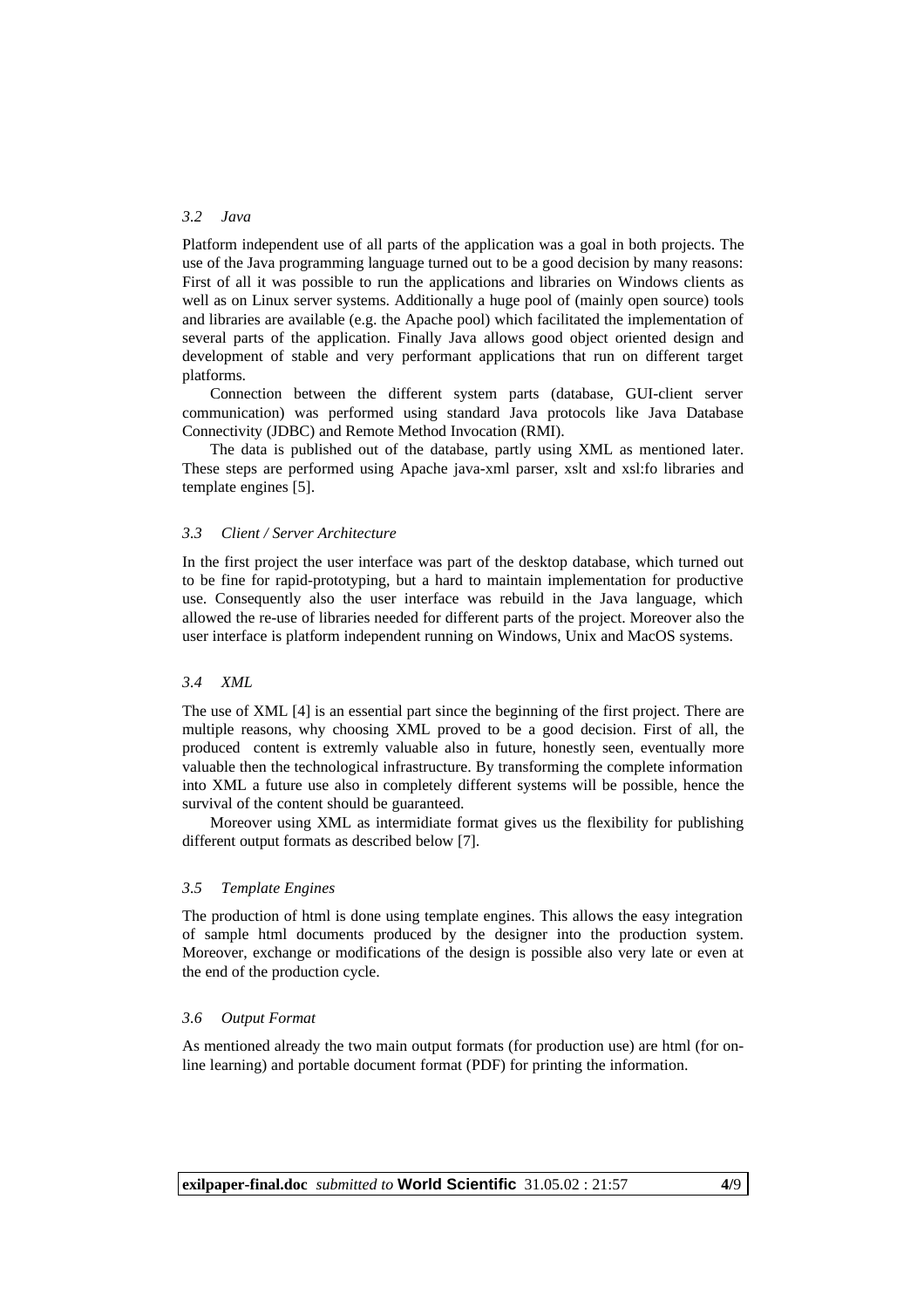In research versions even other output formats were tested. The use of XML as intermediate format allows flexible and easy production for other systems, like open ebook or version for other mobile clients like PDAs. Test-productions for the rocket ebook were performed using XSL transformations and basically worked good. However, e-book formats were not yet integrated into the production version, as no significant impact is seen in the market (and even worse, different formats are available) and the students could be more confused by this option.

The "raw xml" format could be offered directly or in (xsl) modified version in future editions for data exchange purpose or web services (library systems...), if necessary or desired.

The complete system is illustrated in Fig.1.

# **4 Refactoring Revisited**

# 4.1 "Wiener Moderne" to "Exile"

The development of content management and publishing system for this type of open distance learning project turned out to be a phase of multiple refactoring steps. There are many reasons for this process. First of all: the technologies used from the beginning (XML, XSL, template engines) developed very fast, requiring adaptations and re-builds. But more important: the literature projects are among the first projects of this type as well as the cooperation. This required some time to find out the best solutions for the aimed goals and find the right interaction mechanism for the users and for the german literature and language scientists. An easy user interface to enter the data was necessary, the design had to be flexible, and different output formats were required, beeing open for future developments (as described above).

Not only did the technology change, also the size of the second project increased compared to the first project. For example: the second project had the double amount of lectures compared with the first one, additional interactive elements, ...

*Just to give a brief quantitative overview about the size of the second project. It contains about 600 articles, 40 lectures, more than 3000 keywords, nearly 5000 multimedia elements (this includes URLs and literature references, but also more than 650 images and about 40 videos and 120 audio files). From this "raw" data about 40 pdf files and nearly 12.000 html files are generated.*

After experiences with the first project, several extensions were desired:

- Adaptions in many parts of the infrastructure to fulfill the needs of the new project.
- New interactive elements, to allow interaction of students with the system.
- A client server architecture for better data management and hence a new user interface to enter the content.
- A new design for the second project.
- Additional Multimedia Elements (video, audio, ...).

#### *4.2 Client / Server Architecture*

The first project was based on a desktop database, which had some advantage in terms of rapid prototyping, but big disadvantages in data-safty, security and flexibility. In the new

**exilpaper-final.doc** *submitted to* **World Scientific** 31.05.02 : 21:57 **5/**9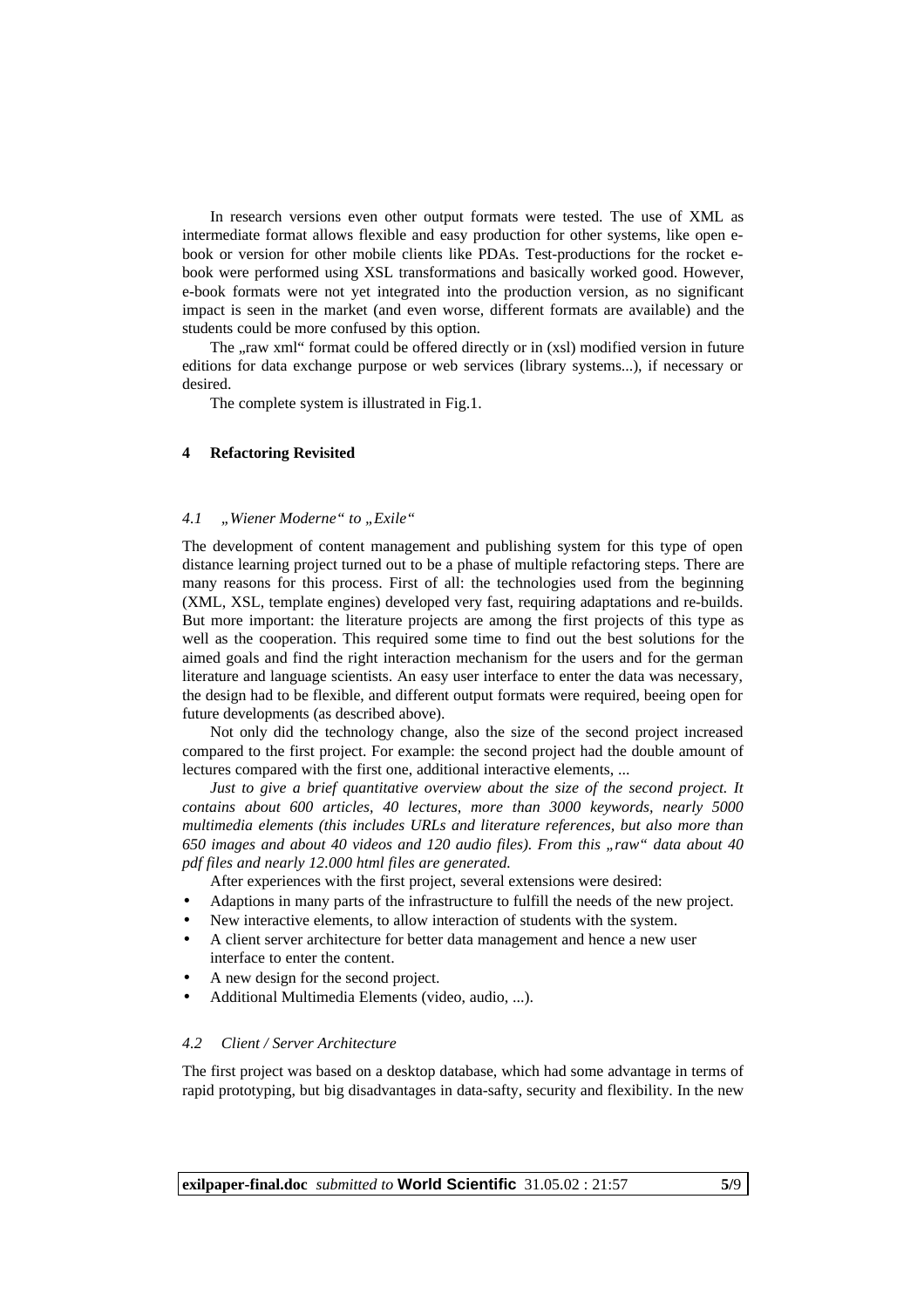project a client/server architecture was selected. This allowed the separation of user interface and data, which has many advantages:

- Multi User capability
- Backup of Data is easier and straighforward on the server side.
- Generation of Output is more flexible.
- Update of User Interface is easier, as a clean separation between data and User Interface is done

#### *4.3 Template Engine*

When the first project was started, we decided to write an own template mechanism for HTML production, with the requirement, that it is easily possible to use html-stylesheets produced by the designer as template for production of the html output. After finishing the first project several open source projects showed up, that implemented other even more powerful template mechnisms.

The experiences showed, that this approach was very useful for our system, as it allowed easily to cooperate with the designer, who supported the technicians with sample html files, which then could easily be transformed to templates for html production.

On the other hand, our template engine turned out to be not flexible enough for the second project. As beeing "standard" conform was always a design goal, we decided to switch to the Apache Velocity [2] template mechanism.

This library is powerful and flexible. It is not only a "simple" template mechanism that allows to "set variables" in a html template, but even allows to use java objects inside the templates. So the "template itself" can call java classes and e.g. database classes to get data. This allows a manifold use of this system. Lately one of us suggested a system, where the complete html generation process could be template-driven, not application driven. This might be a future extension, or part of a future refactoring step.

## *4.4 XSL*

The development of Extensible Stylesheet Language (XSL) standards [1] and even more important xsl tools between 1999 and 2002 was a significant one. This had consequences considering our new project: Not only all xmp parser libraries had to undergo main updates, we also decided to use XSL formatting objects (FO) language for PDF production. In the first project no useful FO processors were available, so we implemented a multiple step PDF generation using an IBM alphaworks library to generate LaTeX out of XML, then PDF out of LaTeX. Though the results were pretty good, the libraries were flawed and the generation process needed manual work, which was off course not desired.

Currently an open source formatting objects processor is available in the Apache XML project (FOP) [3]. Though FOP is also in an early stage, the functionality is sufficient for our purpose. The consequence is a much better integrated and flexible product as a combination of XSLT and XSL:FO can be used to generate the PDF documents. This is possible automatically without the need to do manual interactions.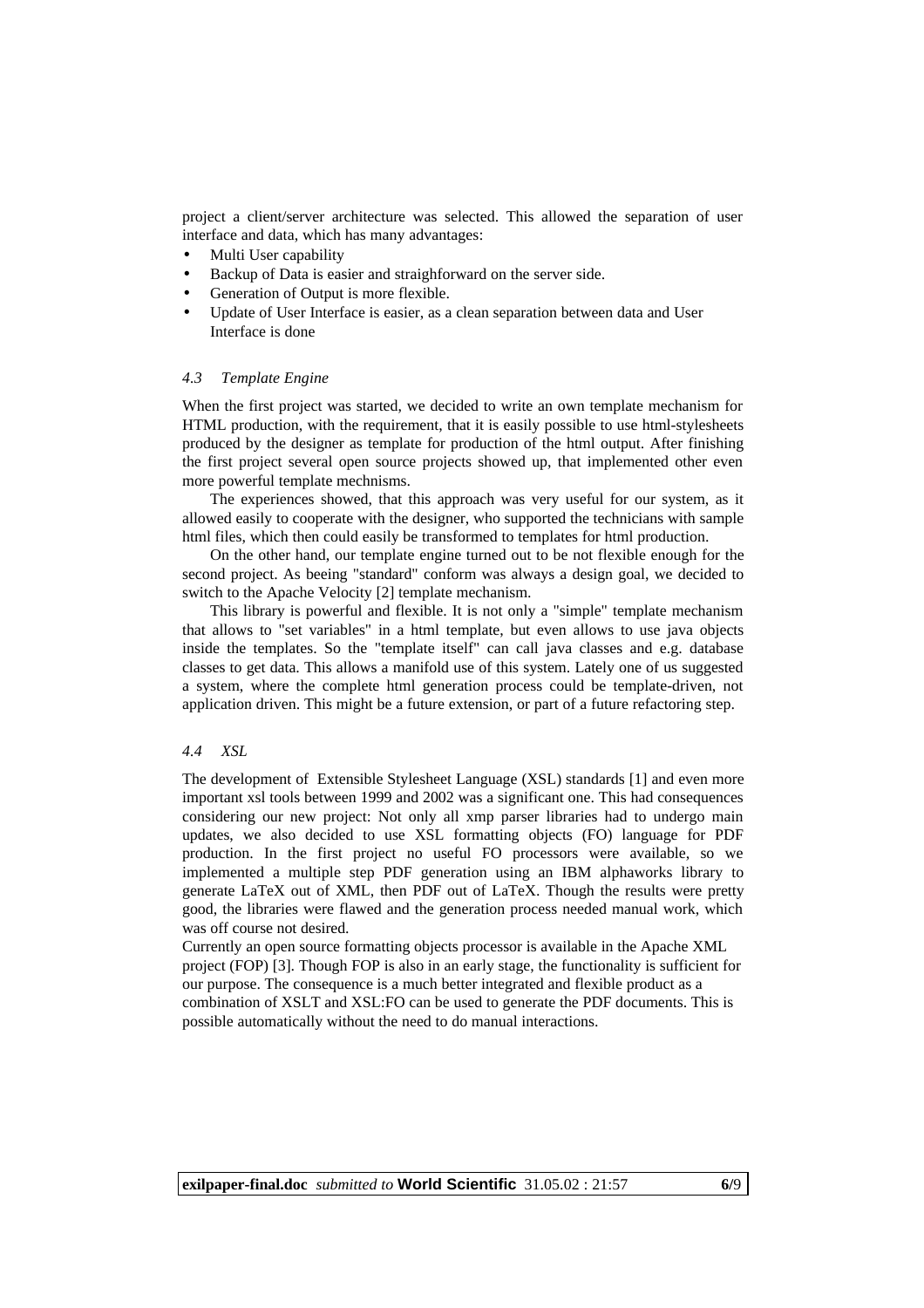# *4.5 Documentation*

Documentation of the new application is done using javadoc for sourcecode documentation and UML (unified modeling language) for a system overview.

# *4.6 Compatibility between Projects*

Refactoring steps often have consequences in terms of compatibility to old data. This is true especially in our case, as we did not only make a refactoring of the initial project applicaiton, but also extended it in many ways. So every new feature had to be reviewed in terms of compatibility with the old data and goals of previous work. This sometimes conflicts with the ideas of the new project manager, and compromises have to be worked out. Currently work is done to update the "old" data and templates for working with the new system.

# *4.7 Refactoring Steps – in a Nutshell*

Especially in research project, when it is not always precisely clear in which direction a system will evolve, it sometimes is a good decision to redo complete systems, or a least big parts of it, also to increase the quality of the design after experiences with previous version. This was what we decided to do after beginning the second project. Nearly every single stone of the first infrastructure was turned and refactored.

The process could be seen as a multi-step approach towards a system useful for many cultural open-distance-learning projects:

- The first project started as a learning phase, not only in technological sense, but also, and maybe most important, in terms of cooperation between different cultures of science.
- In the first  $\&$  second project there was off course an inception and production phase.
- The start of the second project was used as turning-point. All parts of the system were discussed, following the experiences with the first system, and a complete refactoring was performed as described above. The quality of the new system hence is improved in many ways compared with the first version(s).
- As a (preliminary) last step, additional specific refactoring is desired for a new project allowing to add flexibility in some parts of the publication and fixing several issues in the Client/Server system, which is a new part since the second project.

**exilpaper-final.doc** *submitted to* **World Scientific** 31.05.02 : 21:57 **7/**9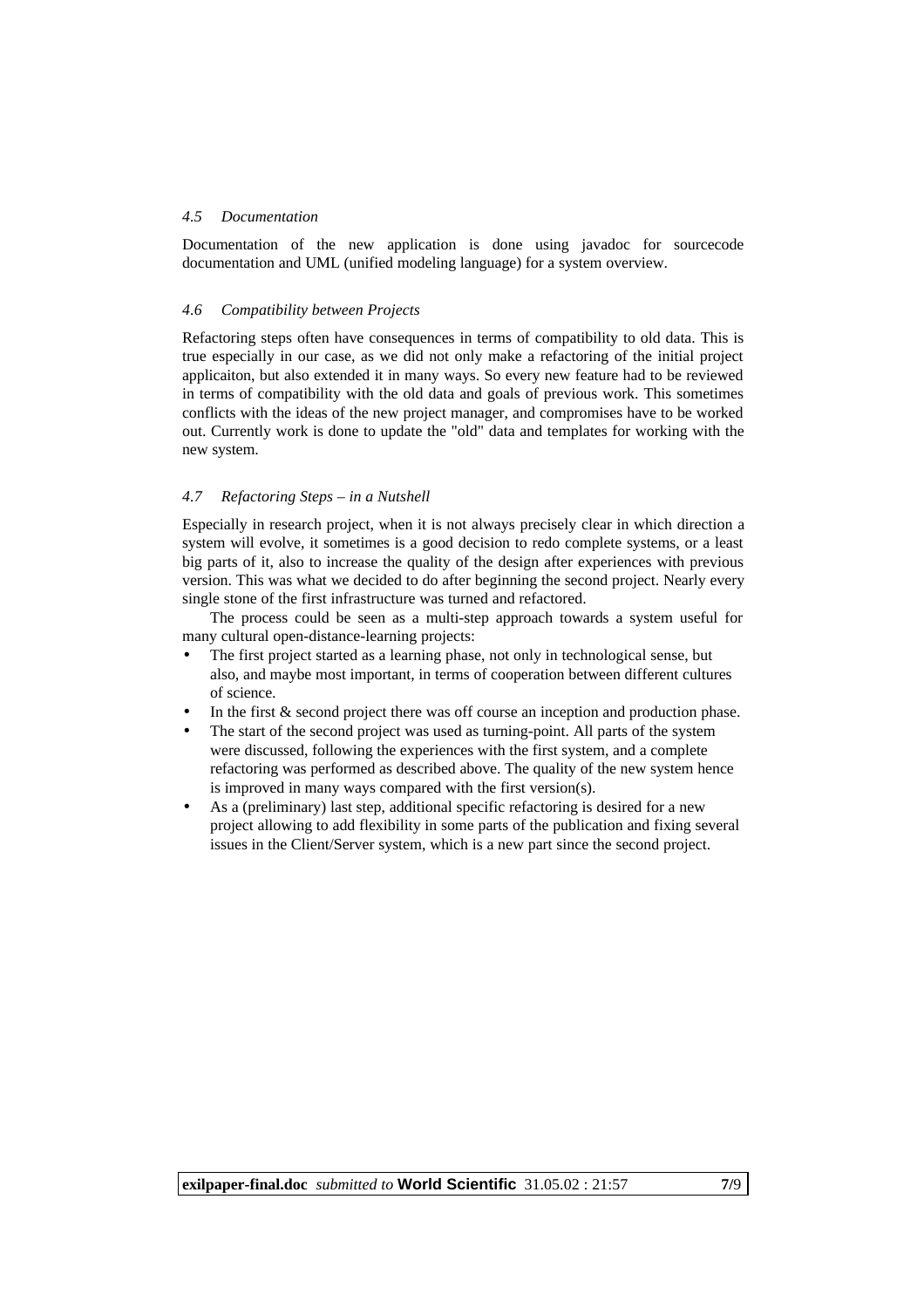|                                                                                                               |                                                                          | Eingabe und Korrektur von Lexikonartikeln |                                      |                                               | $\blacksquare$ $\blacksquare$ $\times$                                                                                                                                                                                                                                                                                                                                                                                                                                                                        |                                    | User Interface to enter<br>the Content to RDBMS                 |
|---------------------------------------------------------------------------------------------------------------|--------------------------------------------------------------------------|-------------------------------------------|--------------------------------------|-----------------------------------------------|---------------------------------------------------------------------------------------------------------------------------------------------------------------------------------------------------------------------------------------------------------------------------------------------------------------------------------------------------------------------------------------------------------------------------------------------------------------------------------------------------------------|------------------------------------|-----------------------------------------------------------------|
| Praxiskommentar Details   Stichworte   Links   Multimedia 1  <br>Artikel Stammdaten                           |                                                                          |                                           | <b>Biographie Details</b>            |                                               | Multimedia 2   Literatur<br><b>Sacheintrag Details</b>                                                                                                                                                                                                                                                                                                                                                                                                                                                        |                                    | XML is created out of<br>Database                               |
| Spezielle Informationen zum<br>Vorname Uean<br>Nachname Améry<br>Geburtstag 1912-10-31<br>Geburtsort Wien (A) | Todestag 1978-10-17<br>Todesort Salzburg (A)<br>Foto Autor   Améry, Jean |                                           |                                      | <creator idref="p36"></creator><br>Frühwirth) | - <monography <br="" createdate="2002-01-26" id="a5565">ContribDate="2002-03-20" Birthday="1912-10-31"<br/>Deathday="1978-10-17" BirthPlace="Wien (A)"<br/>DeathPlace="Salzburg (A)"&gt;<br/><contributor idref="p35"></contributor><br/>anagrammatischen Pseudomyms Jean Améry als<br/>Ausdruck seiner geistigen Verbundenheit mit<br/>Frankreich; Pseudonyme: Hanns Mayer, Peter<br/><content>Katholisch erzogen. Aufgewachsen im<br/>Salzkammergut, studierte er in Wien nach einer</content></monography> |                                    | <content>(eigentlich: Hans Maier, ab 1955 Annahme des</content> |
| Historischer Scan                                                                                             |                                                                          |                                           | Format für Datumsfelder: JJJJ-MM-TT  |                                               |                                                                                                                                                                                                                                                                                                                                                                                                                                                                                                               |                                    | And Output to multiple<br>Formats like                          |
|                                                                                                               |                                                                          |                                           |                                      |                                               |                                                                                                                                                                                                                                                                                                                                                                                                                                                                                                               |                                    |                                                                 |
|                                                                                                               |                                                                          | <b>OESTERREICHISCHE</b>                   | http://www.literaturepochen.at/exil/ | DAS PROJEKT                                   | <b>PRAXISFELDER</b>                                                                                                                                                                                                                                                                                                                                                                                                                                                                                           | MUSEUM                             |                                                                 |
| American Guild for German<br>Améry, Jean                                                                      | LITERATUR IM<br><b>SEIT 1933</b>                                         |                                           | LEXIKON                              | ÜBERBL ICKE<br>PORTRÄTS                       | LEHIKON<br>STICHUÖRTER                                                                                                                                                                                                                                                                                                                                                                                                                                                                                        | MEDIATHEK<br>HILFE                 |                                                                 |
| Anders, Günther<br>Arbeiteraufstand 1934<br>Adobe Acrobat - [articles.pdf]<br>Edit<br>File<br>64<br>13        | Document Tools View<br>  ぬ ぷ ・                                           | Window<br>崓<br>14                         | Améry, Jean<br>Help                  | ⊜  125%                                       | <u>(eigentlich: Hans Maier, ab 1955 Annahme des</u><br>▾◉                                                                                                                                                                                                                                                                                                                                                                                                                                                     | Améry als<br>ieit mit<br>∤r, Peter |                                                                 |

# Fig 2. **Illustration of the Publishing Process**

**exilpaper-final.doc** *submitted to* **World Scientific** 31.05.02 : 21:57 **8/**9